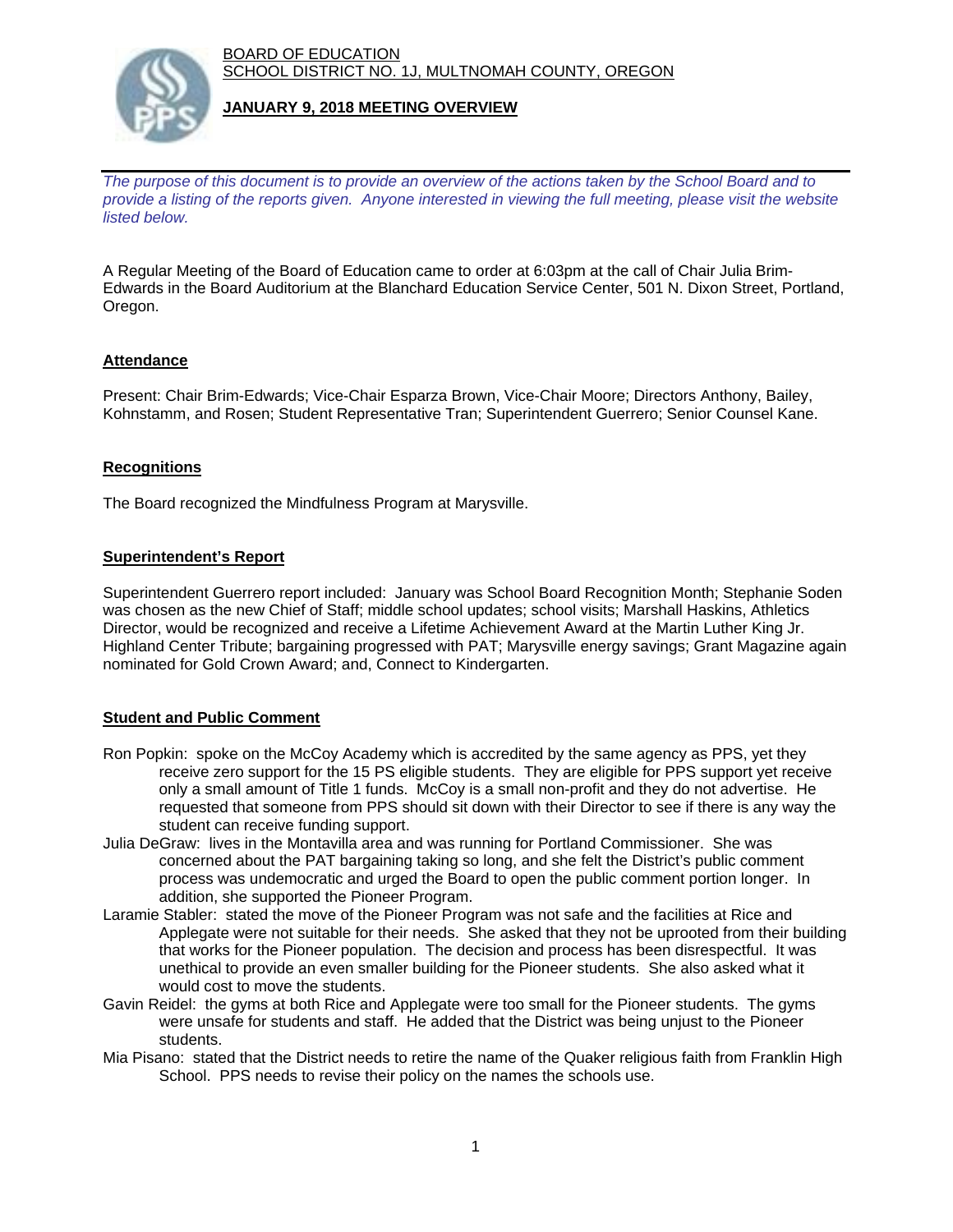- Jeff McNeal: spoke against placing Pioneer Program students at Applegate. Applegate was unsafe for Pioneer students. It has no library, cafeteria, etc. How much will it cost to upgrade Applegate? What about the two NAYA classrooms at Applegate? Moving Pioneer student was a poor decision. Gm Garcia: staff should be respected; parents should be assured their children are safe and healthy. Alternative methods of support for students should be provided. Misbehaving students should be
	- held accountable. The color of your skin should not determine that your behavior is suited to Special Education. She wants middle schools to have critical mass of students so that they can be provided dual-language experiences. She was pessimistic about PPS' will and skill in providing socio-economic equity in the schools. What is going on at Ockley Green? The safety issues are numerous. She will be filing a formal complaint. She asked the Board to visit Ockley Green unannounced and ask the teachers if they feel supported.

# **Comments from the Portland Association of Teachers (PAT)**

Suzanne Cohen, President of PAT, stated that she would like to work with the District in getting PPS back on track. They have heard a lot of promising statements about how they will work together. The professional educators will just you on your actions, especially on how this affects the Pioneer Program. The Pioneer community is not engaged in a visioning process; the students require space and resources. There is a flaw in district math for the area needed for the Pioneer Program, and a decision was made without any input from the school staff.

### **Action Items**

- Ballot Measure 101 Public Comment: None
- PPS Financial Audit Corrective Action Plan Public Comment: None
- Step 3 Complaint Public Comment:
	- Frank Castrina: his daughter would like to participate in the Lincoln Dance Team. She attends St. Mary's and was told she could try out for the Lincoln Dance Team as St. Mary's does not have a team. PPS Athletic Department denied her presence on the Lincoln team. PPS Resolution 5256 allowed for students to choose their high school, and she chose Lincoln. He was asking the board to acknowledge the spirit and intent of that resolution and allow Mia to dance with Lincoln.
	- Mia Castrina: she struggled with her decision to attend St. Mary's, but still considers Lincoln as her school. She never meant to ask for special treatment. Dance is the only sport she participates in and she has gained confidence by being on the Lincoln team. This is the only chance she has to dance in a tem. She asked the Board to let her continue to pursue the sport she loves.

#### **Reports**

- 2017 Bond Environmental Health, Safety and Accessibility Update
- Board Members provided Committee Reports on the Charter Committee, the Financial, Audit and Operations Committee, and the Legislative Committee.